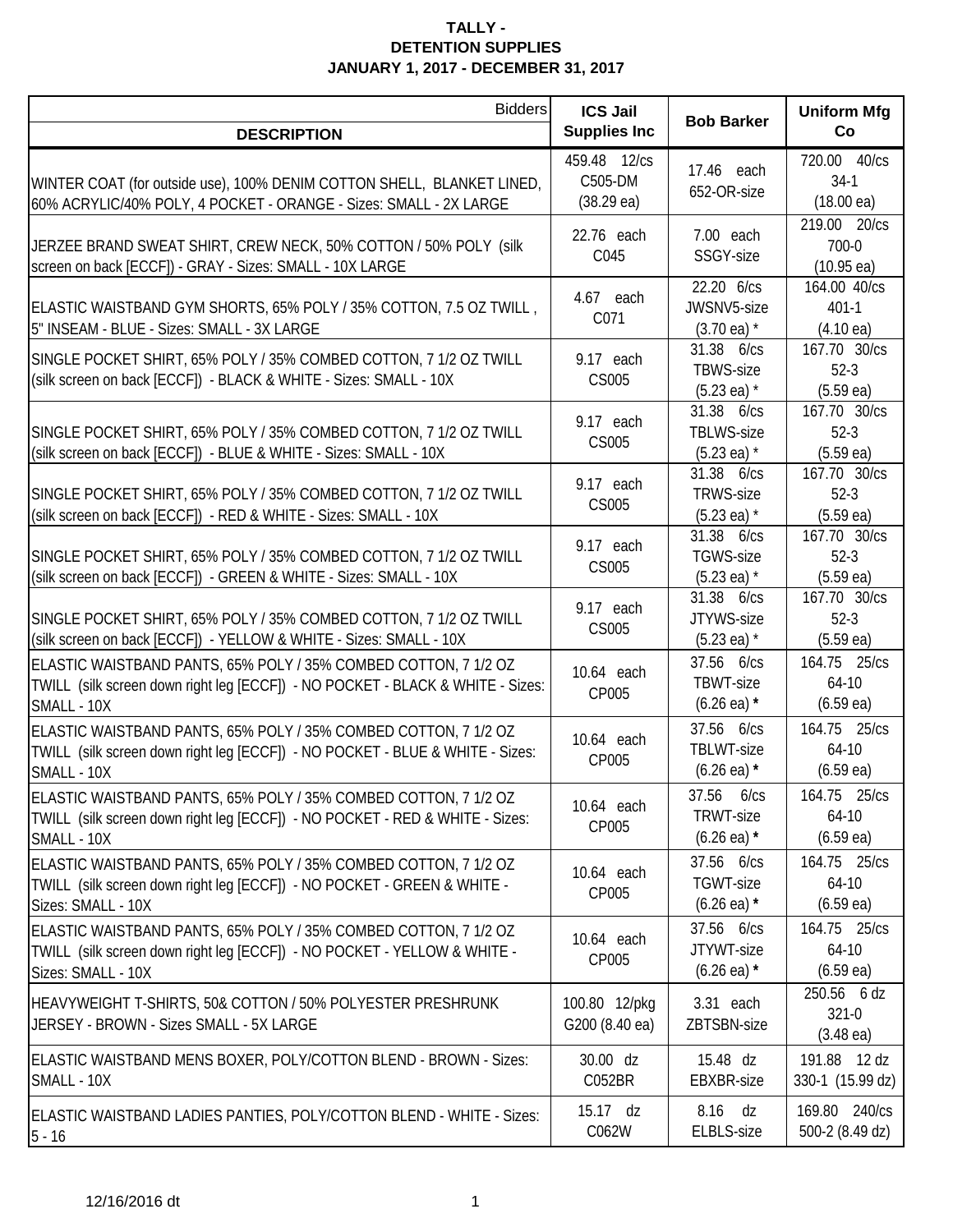| ELASTIC SPORTS BRA, COTTON/LYCRA - WHITE - Sizes: 32 - 50                                                                | 41.32 dz<br>C1910                           | 18.00 dz<br>ELBLS(size)                               | 228.00 144/cs<br>340-12 (19.00 dz)         |
|--------------------------------------------------------------------------------------------------------------------------|---------------------------------------------|-------------------------------------------------------|--------------------------------------------|
| TUBE TYPE SOCKS, 80% COTTON / 20% POLY - ORANGE - Sizes 6 - 12 (shoe<br>size)                                            | 8.44<br>dz<br>C0680-OR                      | 5.52 dz<br>1700-O                                     | 130.00 20 dz<br>500-10OR<br>$(6.50 \, dz)$ |
| TIGHT KNIT HAT (for outside use), 100% ACRYLIC - ORANGE - Size: STANDARD                                                 | 14.21 dz<br><b>CWC450</b>                   | 10.32<br>dz<br>101K-OR                                | 180.00 15 dz<br>030-1 (12.00 dz)           |
| MENS & WOMENS CROC WITH BACKSTRAP - BLACK - Sizes: 4 - 15                                                                | 6.71 pair<br>SC2380                         | 43.68 dz<br>EVA-BK-SIZE<br>$(3.64 \text{ pair})$      | 72.00 12 pair<br>2380 (6.00 pair)          |
| MENS & WOMENS SNEAKER WITH VELCRO (for inmate worker) - BLACK - Sizes: 7<br>- 15                                         | 16.20 pair<br>SC2800                        | 5.90 pair<br>B854-size                                | 84.00 12 pair<br>6674 (7.00 pair)          |
| UNTIEABLE VELCRO FASTENING SECURITY SMOCK - BLACK - Sizes: SMALL - X<br>LARGE - Bob Barker # 505JR and # 505 or equal ** | 118.00 each<br><b>HSS-100</b>               | 70.99 each<br>505JR 505                               | 50.00 each<br>SS-1BK                       |
| UNTIEABLE VELCRO FASTENING SECURITY JUMPSUITE - GREEN - Sizes:<br>SMALL - X LARGE - Bob Barker # BBJ or equal **         |                                             | 97.59 each<br>BBJ / BBJX                              | 73.76 each<br>SS-1SG                       |
| LOT <sub>1</sub><br><b>TOTALS</b><br>** Possible only purchase one each per year [deducted from total]                   | ** 305.22 /<br>423.22                       | ** $155.94$ /<br>324.52                               | ** $172.41 /$<br>296.17                    |
| FULL SHEETS - BLUE - 58" x 90" - Bob Barker # SH5890NVN or equal                                                         | 50.84 dz<br>L020NB                          | 33.00 dz<br>SH5890NVN                                 |                                            |
| 100% POLYESTER (non wool) BLANKETS - BLUE - 70" x 90" - Bob Barker #<br>BL6690LB or equal                                | 9.26 each<br>L011X 66x90                    | 45.00 4/cs<br><b>BL6690LB</b><br>$(11.25 \text{ ea})$ |                                            |
| ULTRA SEALED SEAM COTTON MATTRESS WITH PILLOW 25" x 75" x 4" - Bob<br>Barker # SSCM2575P or equal                        | 63.71 each<br>LPM25SSPW                     | 51.99 each<br>SSCM25754P                              |                                            |
| SEALED SEAM CLEAR POLY MATTRESS WITH PILLOW 25" X 75" X 4" - Bob<br>Barker # SSPM25754FCLP or equal                      | 75.71 each<br>LPM25SSPW-CL                  | 51.78 each<br>SSPM25754FCLP                           |                                            |
| COTTON TOWELS - WHITE - 20" x 40" - Bob Barker # BT425 or equal                                                          | 15.93 dz L015                               | 10.20 dz<br><b>BT425</b>                              |                                            |
| COTTON TOWELS - ORANGE - 20" x 40" - Bob Barker # BT2040OR or equal                                                      | 22.47 dz L0160                              | 15.00 dz<br>BT2040-OR                                 |                                            |
| COTTON WASHCLOTHS - WHITE - 12" x 12" - Bob Barker # WC1212 or equal                                                     | 2.09 dz L017                                | $1.74$ dz<br>WC1212                                   |                                            |
| UNWRAPPED ANTIBACTERIAL SOAP - WHITE - .5 oz - Bob Barker # AU1 or equal                                                 | 56.37 1000/cs<br><b>T040B</b>               | 36.00 1,000/cs<br>AU1                                 |                                            |
| UNWRAPPED SOAP - WHITE - 1.5 oz - Bob Barker # TU15 or equal                                                             | 80.00 1000/cs<br><b>T044UN</b>              | 51.75 500/cs<br><b>TU15</b>                           |                                            |
| UNWRAPPED SOAP - WHITE - 3 oz - Bob Barker # TU3 or equal                                                                | 64.86 144/cs<br>T045B                       | 33.84 144/cs<br>TU <sub>3</sub>                       |                                            |
| WRAPPED MOISTURIZING SOAP - WHITE - 2.6 oz - Bob Barker # 26811 or equal                                                 | 115.60 48/cs<br>012009 (2.41 ea)<br>3.15 oz | 32.76 36/cs<br>26811 (.91 ea)                         |                                            |
| TWO PIECE SOAP BOX - CLEAR - 4" x 2 1/2" - Bob Barker # 2342N or equal                                                   | 26.19 100/cs<br>T050C                       | 2.94 dz 2342N<br>(24.50 100/cs)                       |                                            |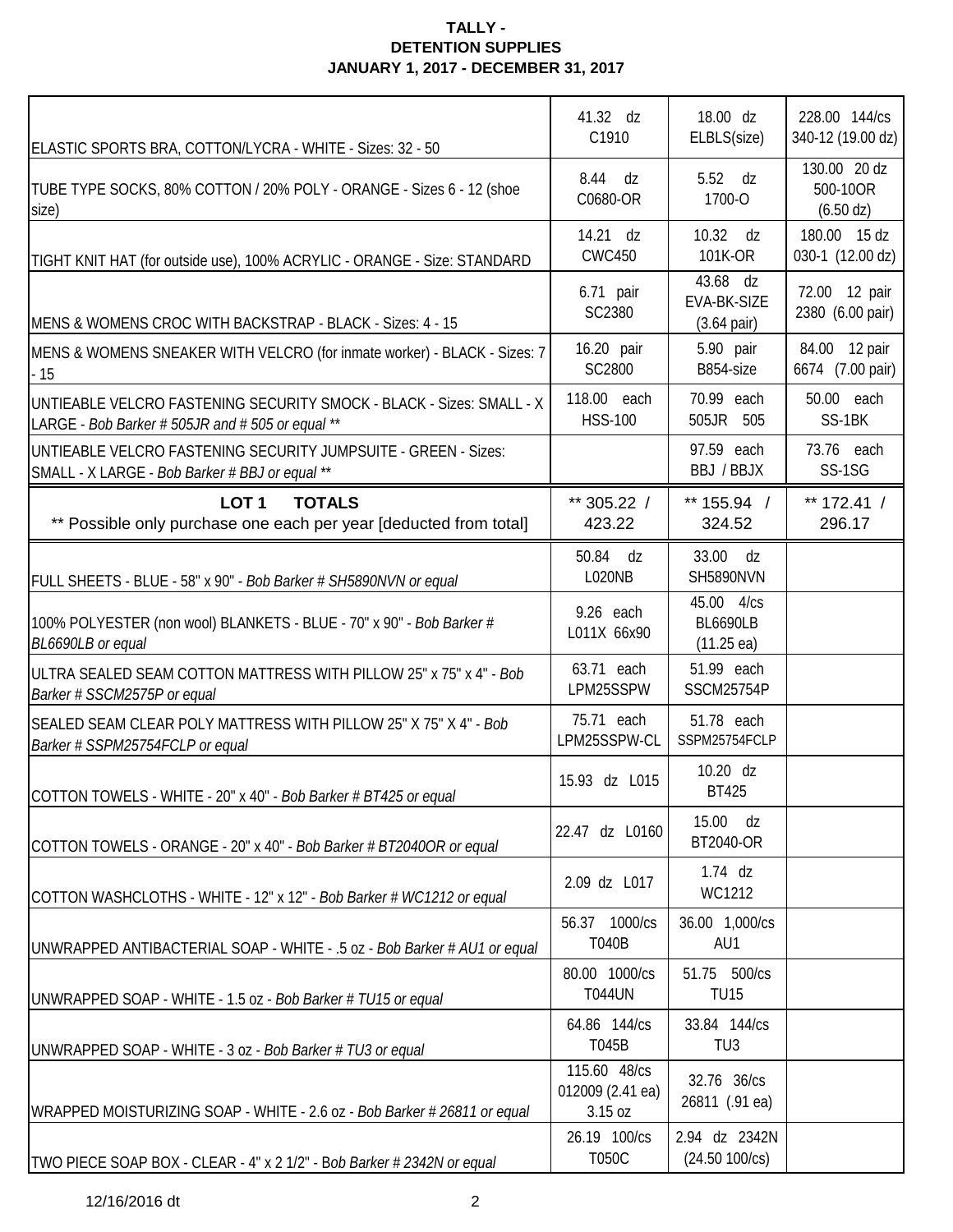| DISPOSABLE TWIN BLADE RAZOR - BLUE - Bob Barker # RTB600 or equal                                     | 174.86 2000/cs<br>T101                      | 32.94 600/cs<br>RTB600 (109.80<br>2000/cs)   |  |
|-------------------------------------------------------------------------------------------------------|---------------------------------------------|----------------------------------------------|--|
| GEL FLUORIDE MINT TOOTH PAST 1.5 oz TUBE - Bob Barker # MST15 or equal                                | 47.49 144/cs<br>GTP15                       | 33.12 144/cs<br>MST <sub>15</sub>            |  |
| PLASTIC TOOTH BRUSH - WHITE - 5" - Bob Barker # BBST40 or equal                                       | 11.19 144/cs<br>T022                        | 6.31 144/cs<br>BBST40                        |  |
| COTTON SANITARY MAXI PADS - WHITE - Bob Barker # 250IM-C or equal                                     | 22.54 250/cs<br>250IM                       | 9.50 250/cs<br>250IM-C                       |  |
| COTTON ULTRA WITH WINGS SANITARY MAXITHIN PADS - WHITE - Bob Barker<br>#44340-C or equal              | 27.57 216/cs<br>44340                       | 9.50 216/cs<br>44340-C                       |  |
| TAMPONS WITH CARDBOARD APPLICATOR, UNSCENTED - Sizes: Light,<br>Regular, Super, SuperPlus             | 54.43 500/cs<br>T067                        | 37.50 500/cs<br>Reg:TPX500<br>Super:SBTPX500 |  |
| PAPER/DISPOSABLE SANITARY NAPKIN BAG - WHITE - 4" x 2 1/4" x 9" - Bob<br>Barker #410 or equal         | 37.34 500/cs<br><b>THC500</b>               | 21.30 1000/cs<br>410                         |  |
| ELASTIC - NO METAL - HAIR TIES - BLACK - Bob Barker # 4200-BK or equal                                | 10.06 12/pkg<br>MPH18                       | 4.80 12/pkg<br>90409                         |  |
| LOT <sub>2</sub><br><b>TOTALS</b>                                                                     | 855.32                                      | 553.79                                       |  |
| SINGLE HANDLE CUP - BROWN - 8-12 oz - Bob Barker # 1197 or equal                                      | 155.71 72/cs<br>KZSM9 (2.16 ea)             | 77.76 48/cs<br>1197 (1.62 ea)                |  |
| CLEAR TUMBLER - 9.5 oz - Bob Barker # 950C or equal                                                   | 74.14 48/cs<br><b>KDS950</b>                | 37.92 48/cs<br>950C                          |  |
| PLASTIC SPORKS - ORANGE - 7" - Bob Barker # 62SPK or equal                                            | 72.86 432/cs<br>KDS-SSPRO<br>(24.29 144/cs) | 8.00 144/cs<br>62SPK                         |  |
| BLACK INK SAFETY PEN - CLEAR - 4" - Bob Barker # MSBP or equal                                        | 27.50 144/cs<br>M04FXP                      | 15.40 144/cs<br><b>MSBP</b>                  |  |
| SHOWER CURTAIN - GREEN w/ADJUSTABLE CLEAR TOP (8"-25")- 36" x 77" -<br>Bob Barker # SCVC3677 or equal | 13.98 each<br>M2PSVTG                       | 13.00 each<br><b>SCVC3677</b>                |  |
| UNTIEABLE SECURITY BLANKET - BLACK - 56" x 78" - Bob Barker # SB5480 or<br>equal                      | 98.60 each<br><b>HSB-100</b>                | 84.36 each<br>SB5480                         |  |
| IID WRISTBAND WITH METAL FASTENER - 1.25" WIDE - Bob Barker # 643M-WH or<br>equal                     | 234.26 500/cs<br>643M                       | 190.00 500/cs<br>643M-WH                     |  |
| ZIPPERED LAUNDRY BAG - POLY MESH - Size: 18" x 24" - Bob Barker # WZ1824<br>or equal                  | 39.00 dz<br>L056-ZP                         | 18.00 dz<br>WZ1824                           |  |
| SUCTION BACKED SHOWER SAFETY MAT 21.5" x 21.5" - Bob Barker # SM2121 or<br>equal                      | 14.29 each<br>M014                          | 5.89 each<br>SM2121                          |  |
| MOP BUCKET - CLEAR - Bob Barker # 2690 or equal                                                       | 87.79 each<br>J90863                        | 69.98 ea<br>2690                             |  |
| DUST PAN - PLASTIC - Bob Barker # 2006 or equal                                                       | 4.41 each<br>J027                           | 2.05<br>ea<br>2006                           |  |